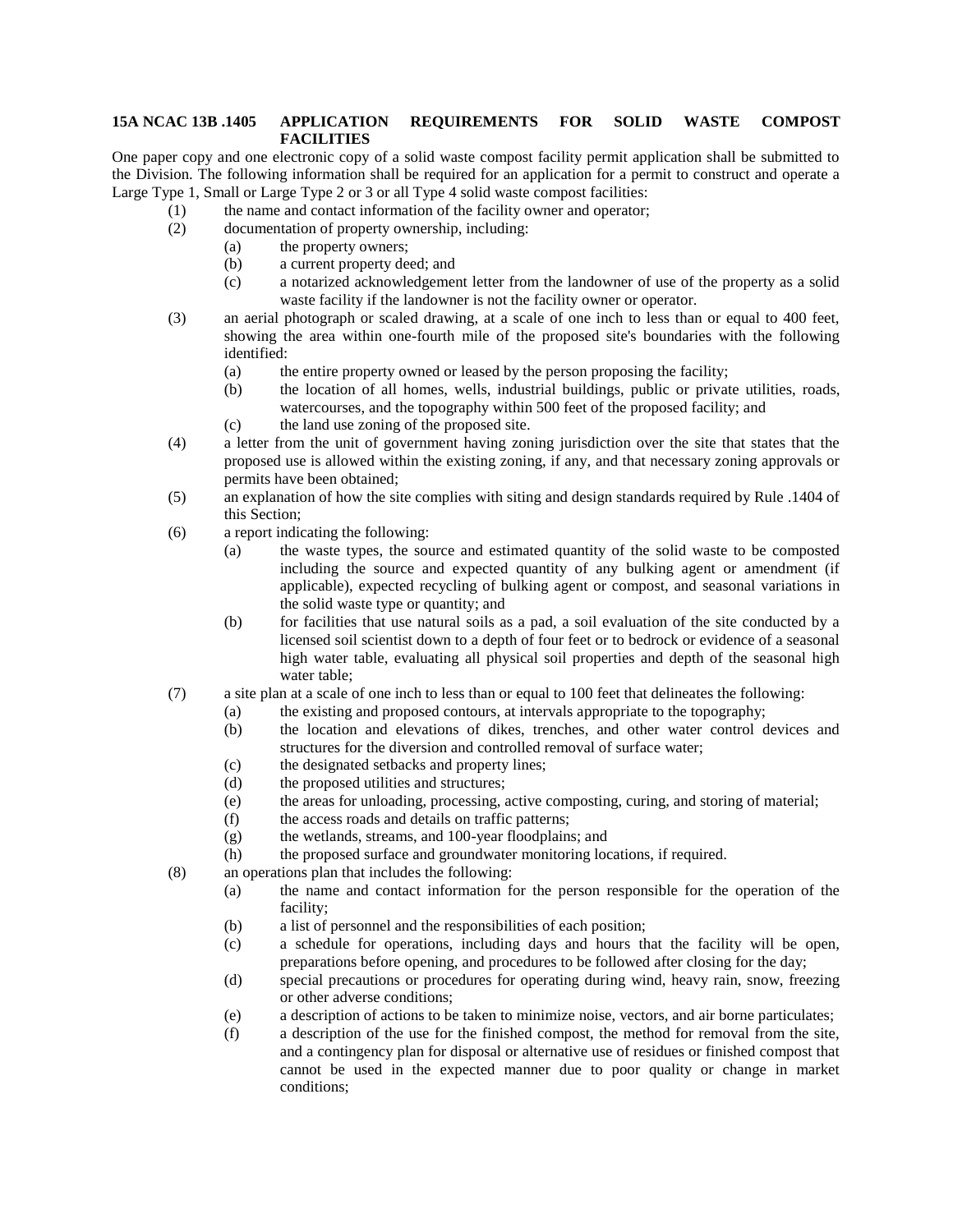- (g) contingency plan describing actions to be taken for equipment breakdown, unauthorized waste arriving at the facility, spills, and fires;
- (h) a discussion of compliance with the operational requirements listed in Rule .1406 of this Section; and
- (i) for Large Type 1, Large Type 2, Large Type 3, and all Type 4 facilities, include the following:
	- (i) a description of procedures for incoming material inspections;
	- (ii) a description of procedures to meet the final product sampling and analyses requirements specified in in Rule .1407 of this Section;
	- (iii) a description of procedures to meet the record keeping requirements specified in Rule .1408 of this Section; and
	- (iv) a copy of all applicable local, state, and federal permits and approvals necessary for the operation of the facility.
- (9) a report on the design of the facility, including:
	- (a) the design capacity of the facility;
		- (b) a process flow diagram of the entire facility, including the type, size, and location of all equipment used in the compost process, and feedstock flow streams. The flow streams shall indicate the quantity of materials by weight and volume;
		- (c) a description and sizing of the storage facilities for feedstocks, amendments, and finished compost;
		- (d) the means for measuring, shredding, mixing, and proportioning input materials;
		- (e) the anticipated process duration, including receiving, preparation, composting, curing, and distribution;
		- (f) a description of the location of all temperature and any other type of monitoring points within the compost windrow, and the frequency of monitoring:
		- (g) a description of how the temperature control and monitoring equipment will demonstrate that the facility meets the requirements in Rule  $.1406(11)$ , (12), or (13) of this Section, as appropriate for the feedstock;
		- (h) the method of aeration provided and the capacity of aeration equipment;
		- (i) a description of the method to control surface water run-on and run-off and the method to control, collect, treat, and dispose of leachate generated;
		- (j) the separation, processing, storage, and ultimate disposal of non-compostable materials, if applicable;
		- (k) a description of dust control and other air emission control measures; and
		- (l) a description of recycling or other material handling processes used at the facility.
- (10) Odor Control Plan. Operators of Large Type 2, Large Type 3, and all Type 4 facilities shall prepare, submit to the Division, and implement an odor control plan that details site specific conditions to meet the design requirement in Rule  $.1404(c)(4)$  of this Section. Existing facilities permitted prior to the readopted effective date of this Rule shall meet these requirements at the time of permit renewal. The plan shall contain the following:
	- (a) an identification of all onsite potential odor sources;
	- (b) a description of onsite weather conditions that may affect odor migration, such as prevailing wind direction, topography, and seasonal variations;
	- (c) a plan to monitor onsite odor and record odor data for the odor sources with the potential to migrate offsite. Data shall include date, time, site specific conditions, weather conditions, wind direction, and characteristics and intensity of odor;
	- (d) a description of the facility's odor complaint protocol, including forms used, odor verification by operator both onsite and offsite, what the response will be, and who will be contacted;
	- (e) a description of complaint record keeping; and
	- (f) a description of odor control design and operating best management practices to be used onsite, including:
		- (i) personnel training;
		- (ii) feedstock characteristics;
		- (iii) the initial mixing of feedstocks to reach targeted carbon to nitrogen (C:N) ratios and moisture levels;